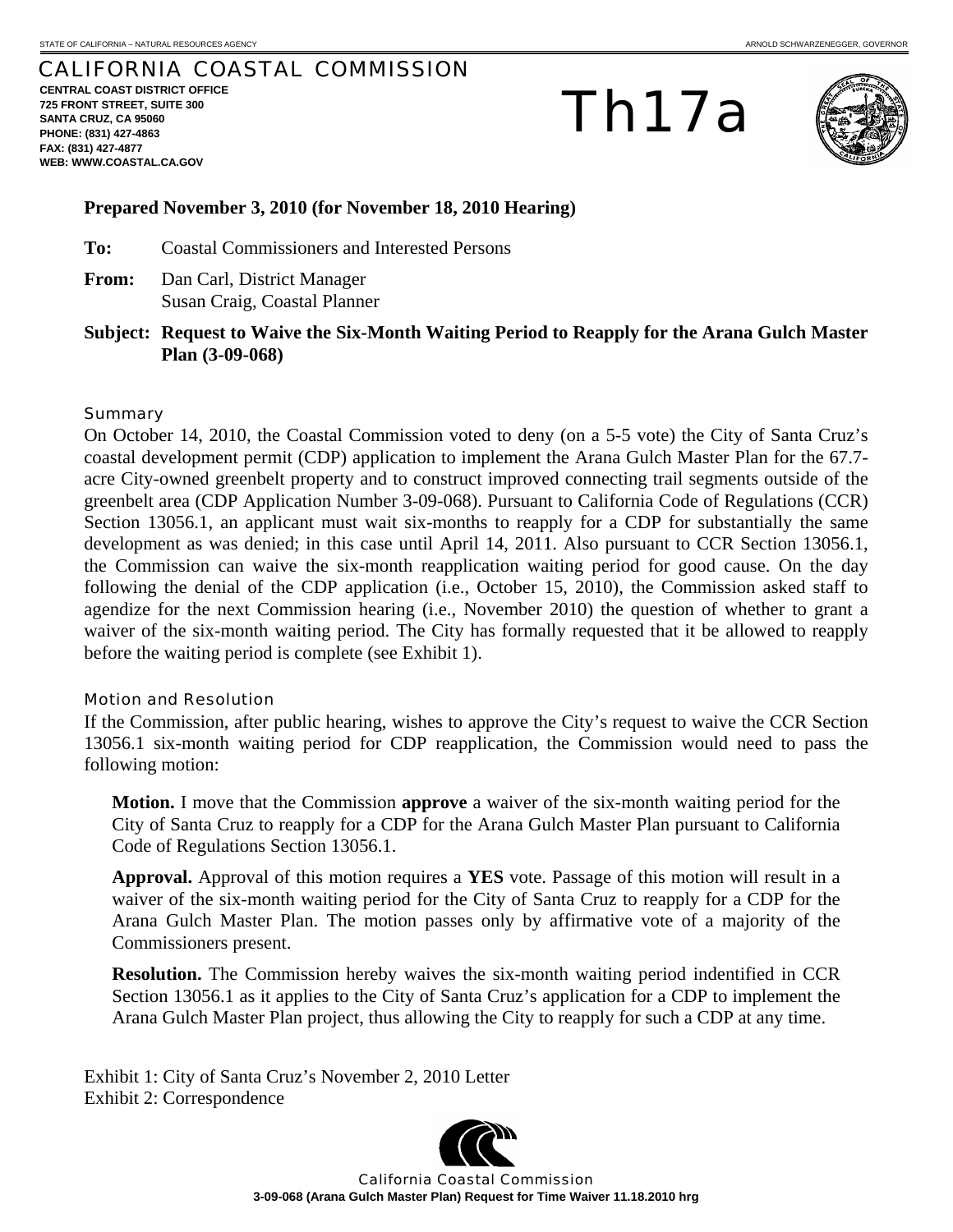**ZONING / PERMIT PROCESSING** 831/420-5100 · FAX 831/420-5434 COMPREHENSIVE PLANNING 831/420-5180 · FAX 831/420-5101



**INSPECTION SERVICES** 831/420-5120 • FAX 831/420-5434 PLANNING ADMINISTRATION 831/420-5110 · FAX 831/420-5101

PLANNING AND COMMUNITY DEVELOPMENT DEPARTMENT 809 Center Street • Room 206 • Santa Cruz, CA 95060 • www.cityofsantacruz.com Juliana Rebagliati, Director

November 2, 2010

California Coastal Commission Central District Office 725 Front Street, Suite 300 Santa Cruz, CA 95060

Re: Arana Gulch Master Plan, Application Number (CDP File) 3-09-068

Dear Coastal Commissioners,

Thank you for the opportunity, presented by consensus of the Commission at your meeting on October 15, 2010, to consider a waiver of the 6 month period of time required to reconsider the Arana Gulch Master Plan Coastal Development Permit. By this letter we are formally requesting the Commission grant such a waiver. The City hopes to use this opportunity to respond to comments and suggestions made by Commissioners during the hearing the previous day, and consider additional measures that may be taken to address them with the project.

We appreciate your consideration, and look forward to eventual approval of the very best plan for our Arana Gulch open space.

Sincerely,

piliana Rebagliate

Juliana Rebagliati Director of Planning and Community Development

 $C_{\rm C}$ : City Council members Martín Bernal, City Manager Dannettee Shoemaker, Director of Parks and Recreation Mark Dettle, Director of Public Works Mike Ferry, Project Planner